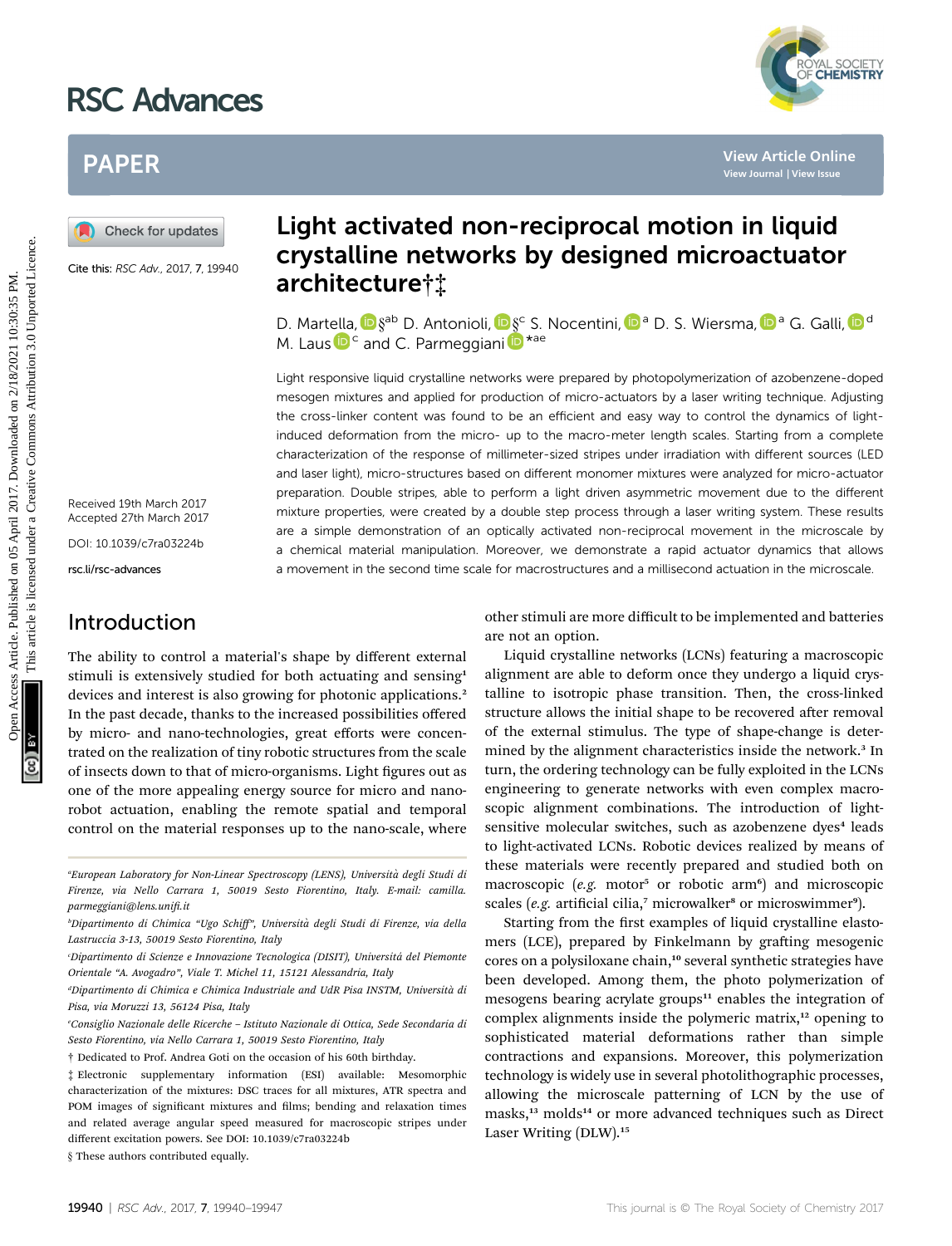Some of us demonstrated how this latter technique, based on a two-photon polymerization, leads to 3D structures with nanoscale feature size, and also how manipulating their alignment<sup>16</sup> opens to the fabrication of more complex micro-robots. A notable example is the preparation of structures smaller than any walking living organisms and able to walk on different surfaces by irradiation with light.<sup>8</sup> Movement in the microscale is affected by forces sometimes negligible in the macroscopic world. A good example is the problem of swimming on a micrometer scale: as discussed by Purcell in his famous lecture on "life at low Reynolds number", <sup>17</sup> the motion of micro-organisms in a Newtonian fluid requires a sequence of movements that can not be timereversed to lead a net motion. For this reason, preparation of LCN micro-structures able to perform asymmetric and non reciprocal motions results of extreme interest to enlarge the class of micro-robots in different environments.

In this work, we focused our attention on the modulation of the mechanical response of LCNs to perform such type of complex movements. In particular, we studied several LCNs prepared by photo polymerization of mesogenic acrylates and diacrylates in different ratios. To elucidate the role of the macromolecular architectures on the mechanical and light responsive behaviour, a dynamic-mechanical analysis under different light stimulation conditions was carried out on millimetre length scale LCNs cantilevers. The same materials were also tested at the micro-scale, thanks to the laser writing microfabrication, and the micro-structures behaviour was analysed under high power light stimulation. The complex relations between the mechanical and temporal response at these two different scales and the LCNs architecture was then employed to guide the design of a novel composite micro-actuator assembled by a two-step process able to integrate two different macromolecular architectures. When illuminated such microactuator was able to perform non-reciprocal movement. Paper<br>
Scale are proportional how this latter trchnique, based on managenic monomers and 2, bearing to serve the comparison of the comparison of the creative of the creative Commons Commons are the comparison of the common

### Preparation and thermal-mechanical behaviour of macroscopic LCN films

Mixtures of the molecules depicted in Fig. 1 were employed to obtain the materials tailored for this study. 1 and 2 are



Fig. 1 Structures of chemicals used for LCN preparation.

mesogenic monomers and 2, bearing two acrylate groups, acts also as a cross-linker. In fact, network formation is mandatory to obtain a reversible shape-change in the material. Adjusting the ratio between these mesogens was recently exploited to improve the resolution in DLW fabrication, showing how microstructures prepared with a high percentage of cross-linker are suitable for creation of suspended straight elements with very good resolution.<sup>18</sup> The azobenzene containing monomer 3 was also added to obtain a photo-responsive material and the initiator, Irgacure 369, was employed to trigger the photo polymerization.

Different monomeric mixtures, listed as  $M M x$ , where  $x$  is the percentage of the cross-linker 2, differing only in the crosslinker percentage were prepared according to previous studies (See Table S1 in ESI†).<sup>15</sup> The complete mesomorphic characterization of the mixtures investigated by Differential Scanning Calorimetry (DSC) and Polarized Optical Microscopy (POM), is reported in ESI (Table S1 and Fig.  $S1\dagger$ ). The mixtures, after infiltration in appropriate cells, were aligned in the nematic phase and then irradiated with an UV LED lamp thus leading to the macroscopic polymeric films. Optimal polymerization conditions were determined by monitoring the process with time using FT-IR spectroscopy, as illustrated in Fig. S2.† After polymerization, the films were removed from the cells and analyzed for their thermal and mechanical behavior.

The thermo-mechanical characteristics of the films were determined by DMTA. The samples were tested in tensile mode as a function of temperature and at constant temperature (room temperature) once subjected to cyclic irradiation conditions. The storage modulus  $(E')$  and the loss factor (tan  $\delta$ ) were determined as a function of temperature only for films analyzed in the parallel direction with respect to the liquid crystalline alignment. Premature break of the film occurred across the glass transition when the samples were analyzed in the perpendicular direction. Fig. 2a and b report the trend of  $E'$  and tan  $\delta$ , respectively, as a function of temperature. At low temperatures, the  $E'$  values were on the same order of magnitude (1.0–2.0 GPa at  $-25$  °C) and increased regularly as the cross-linking degree rose. The modulus decreased by two orders of magnitude in the range  $0-60$  °C due to the glass transition. The plateau modulus at temperatures above the glass transition scaled linearly with the cross-linking degree, as is typically



Fig. 2 Trends of E' (a) and tan  $\delta$  (b) for the films prepared by mixtures MM10–MM40 analyzed along the direction parallel to the liquid crystalline alignment.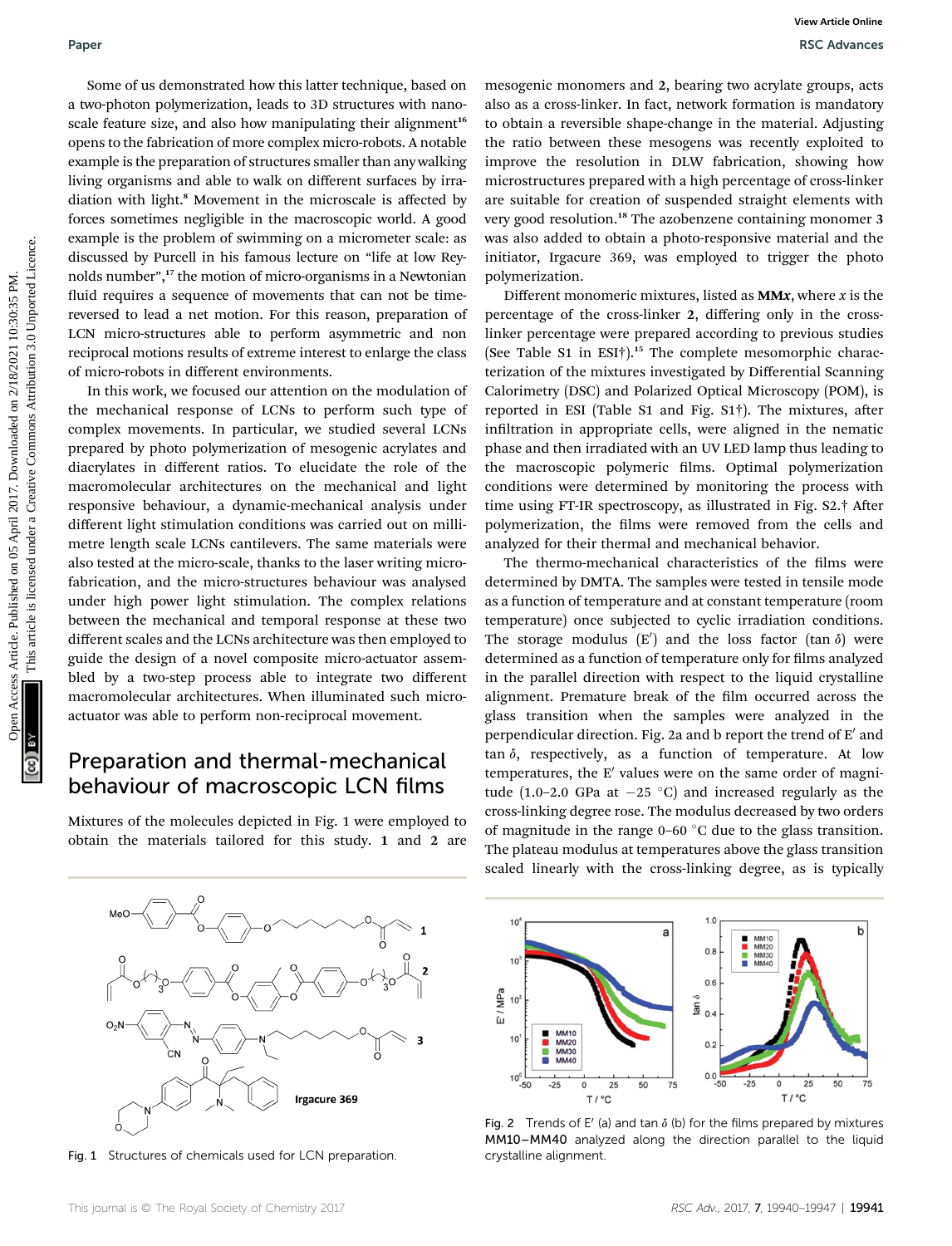observed in cross-linked samples. From  $-25$  °C to 60 °C, tan  $\delta$ appeared structured in two components thus suggesting also the occurrence of a secondary relaxation process, partially superposed to the glass transition, attributed to the relaxation modes of the mesogenic units. The glass transition temperature increased with the cross-linking degree whereas the maximum of the tan  $\delta$  regularly decreased, thus indicating that the lossy behavior of the material was progressively reduced. Nevertheless, the observed tan  $\delta$  values were higher than those previously reported for cross-linked polymers from mesogenic diacrylates or similar mixtures.<sup>19</sup> DSC analysis confirms the glass transition temperature values (Fig. S3†). Although endothermic peaks (around 110–120  $^{\circ}$ C) were present in the DSC traces of MM10 and MM20, POM observations (Fig. S4†) revealed a significant degree of birefringence in all the polymeric films up to at least 150  $\degree$ C. This behavior is possibly due to residual stress birefringence, analogous to other LCNs with similar structure where  $T_{NI}$ , not clearly detectable, was located around 200 °C.<sup>11,13,19,20</sup> **Exchanges**<br>
Operator annouated in the computer site way expect at the plane transition and the plane transition article in the respective and the material common control of the material was proporated. Neverture in the m

### Light actuation for LCN macroscopic films

Irradiation with selective wavelengths is able to induce the  $trans-cis$  isomerization in azobenzenes $^{21}$  contained in the LCNs. In turn, this local azobenzene deformation can be propagated along the LC structure and induce disordering effects extending over large distances. From a mechanical point of view, this effect could result in a change of the polymeric chain configuration thus resulting in light-driven macroscopic deformations. The azobenzene used in this study is a push–pull system very similar to the one previously reported,<sup>22</sup> in which the percentage of the cis isomer at the photostationary state is less than 10% and the thermal cis to trans isomerization kinetics is very fast (in the order of microseconds). To elucidate the light-induced mechanical effects in the present polymeric networks, a DMTA analysis was performed at room temperature, in the parallel and the perpendicular direction of the films with respect to the liquid crystalline alignment, under the cyclic light stimulation of a green LED lamp. In more detail, the films were fixed in the DMTA tensile geometry, in both the perpendicular and parallel directions, and subjected to a static load and to a superposed dynamic load at 1 Hz frequency. After ten minute equilibration time, the green lamp was switched on and off for four minutes. This cycle was repeated three times and the modulus variation, as well as the film deformation, were recorded as function of time (Fig. 3). The temperature was constantly monitored during the cycles and only minor changes ( $\leq$ 1 °C) were observed thus indicating that the mechanical response to the light stimulation occurs at constant temperature. In all cases,  $E'$  decreased when the lamp was switched on and recovered its initial value when the lamp was switched off. These modulus changes occurred in 10–20 seconds. No fatigue effects appeared, at least for investigated irradiation cycles. The modulus and the modulus drop due to the light irradiation were



Fig. 3 Trend of E' for the films prepared from mixtures MM10–MM40 analyzed at room temperature along the direction parallel and perpendicular to the liquid crystalline alignment once subjected to the cyclic light stimulation (a static + dynamic load of 15 g is applied).

both higher along the parallel direction than in the perpendicular one.

The same procedure was applied by changing the total (static + dynamic) load (Fig. 4a and b) and then the effect of the light irradiation on the film deformation was determined by extrapolating the mechanical data to zero load, as sketched in Fig. 4c.

On plotting the deformation data at zero stress against the cross-linking degree, a dual behavior appeared in which the films subjected to light irradiation displayed a contraction in the parallel direction and an expansion in the perpendicular direction. The effect of cross-linking degree is not obvious in azobenzene containing LCNs: while in some cases a decrease in the light-induced deformation is observed by increasing the cross-linker percentage,<sup>23</sup> an opposite behavior is reported in other examples.<sup>24</sup> In our polymers the deformation extent increased regularly as the cross-linking degree increased.

The ratio between the deformation perpendicular and parallel to the director decreased from  $-0.12$  to  $-0.36$  as the cross-linking degree increased, thus indicating that a volume loss occurred during the green light illumination, in qualitative agreement with literature data.<sup>25</sup> The overall picture of the mechanical data indicates an increased effectiveness of the azobenzene units to propagate the local distortion due to the light-induced trans–cis isomerization to the LCN structure as the cross-linking degree increases. This stems from a progressive increase in the coupling efficiency between the dynamics of the light responsive azobenzene and the network structure via the liquid crystalline field when the network mesh size decreases due to the increase in the crosslinking degree. This effect results especially effective at the very low loadings (1% mol) of azobenzene units. However, due to such small amount of azobenzene, the overall mechanical response to the light stimulation by the adopted lamp is rather small (around 1% of the initial length). This indicates that the local disordering of the azobenzene moieties produces a limited evolution of the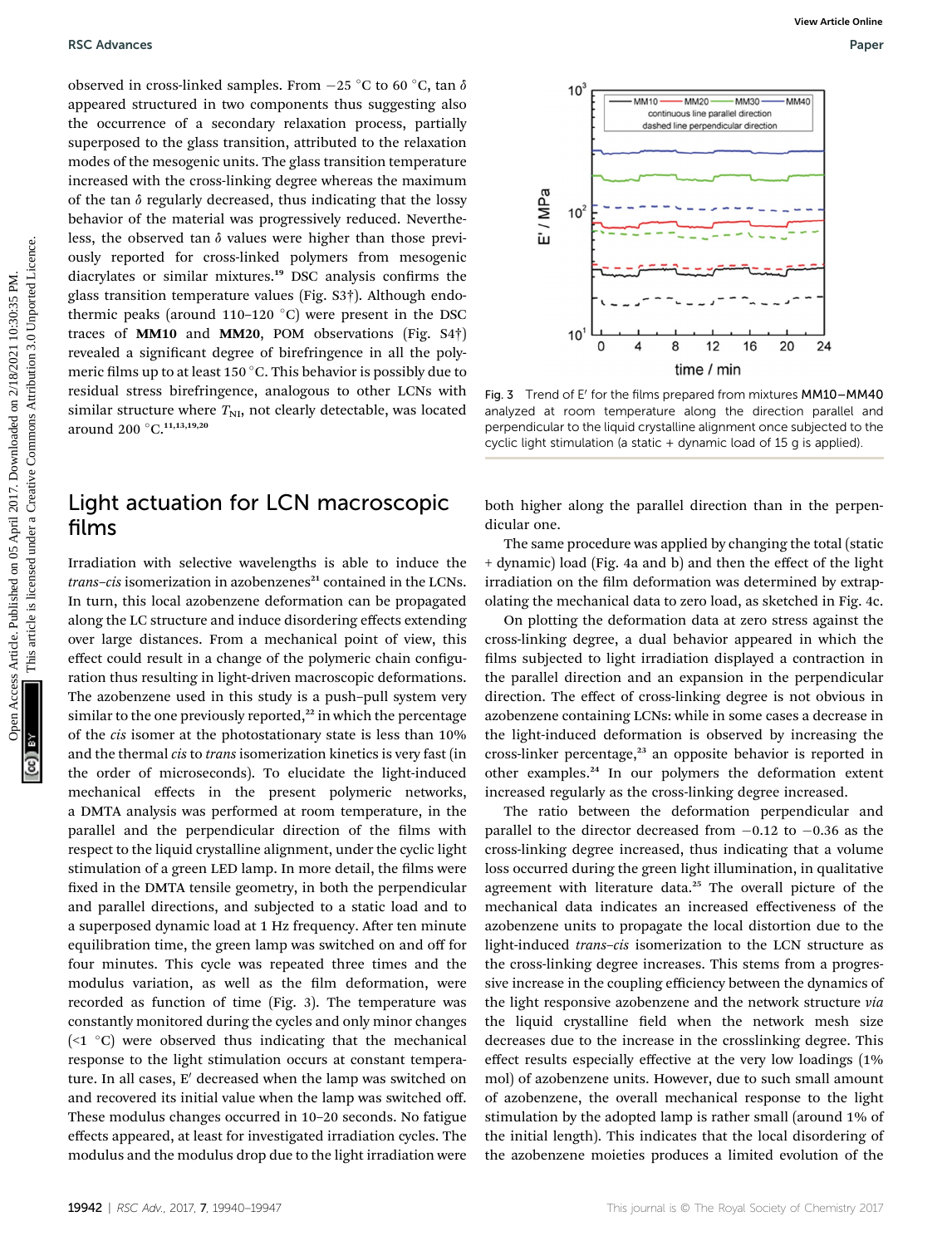

Fig. 4 Effect of light irradiation on the deformation once the film were subjected to different total (static + dynamic) loads. Deformation as a function of the cross-linking degree in uniaxial planar films measured parallel (a) and perpendicular (b) to the director. Deformations % in length extrapolated at zero stress (c).

network chains from the anisotropic configuration to the random coil configuration, which represents the most favorable entropic state. Larger deformations were observed in LCNs containing much higher overall amounts of azobenzene units that were incorporated into the network structure as both side chains and cross-linkers.<sup>23</sup> Due to the nature of our system, we exploited the photothermal effect where the dyes act mainly as nanoscale heaters. The temperature rise is able, in fact, to effectively push the network chains toward the most favourable configuration. This mechanism is appealing for robotics and photonics due to the LCN characteristic response time, in the millisecond scale,<sup>8</sup> which enables a true real time device control by tuning the irradiation power.<sup>26</sup>

In this case, the most suitable alignment state for the LCNs is the splayed geometry<sup>27</sup> because, in our setup, the non-Gaussian laser focal spot and the not exactly reproducible tip mechanical constraints make measurement on uniaxial aligned films more difficult and less accurate.

Light-induced deformations of splayed LCN films were then studied by irradiation from the top with a green laser. Light passed through the whole thickness of the film independently from the cross-linker percentage in the different mixtures. The penetration length was evaluated to be  $6 \mu m$  by transmission measurement of a green laser light across the film. Such films display controlled bending as function of temperature. Fig. 5a shows the relationship between the laser power and the induced bending angle and Fig. 5c reports the photos obtained for the splayed MM30 sample during irradiation. Even though the bending power threshold was found rather similar in all samples (around 0.41 mW  $mm^{-2}$ ), the bending angles resulted very different, with bigger angles for less cross-linked films, especially at low irradiation powers (e.g. 160 $\textdegree$  for **MM10** and 20 $\textdegree$ **MM40** by irradiation with 0.84 mW mm<sup>-2</sup>). By increasing the laser power, the bending angle increased gradually at first and then more steeply until the complete folding of the cantilevers on themselves. The response times (both for bending and recovery) for all mixtures are reported in Table S1,† while representative data are shown in Fig. 5b. On increasing the laser power, the response time became faster due to the higher number of absorbed photons that caused a higher local temperature. In case of the highest power levels (0.84 and 1.2  $\rm{mW\,mm^{-2}}$ ), bending time of less than 1.5 s and recovery time of about 1.3 s are observed for all the mixtures except for MM10, that moved slower (see Table S2†). Bending deformation rate and recovery times decreased by increasing the cross-linking degree for each laser power level employed, probably due to the corresponding modulus increase in the samples.

Although a complete analysis for the recovery times is difficult, they were independent on the bending angle (and therefore of the laser power) because the relaxation dynamics is due only to the thermal conductivity of the material, while the actuation time is strictly connected to the power density absorbed by the film.



Fig. 5 Response of splayed films to laser irradiation. (a) Bending angle as a function of laser power for all mixtures; (b) angular speeds for MM20 and MM40; (c) photos showing splayed MM30 film response during irradiation at increasing laser power density.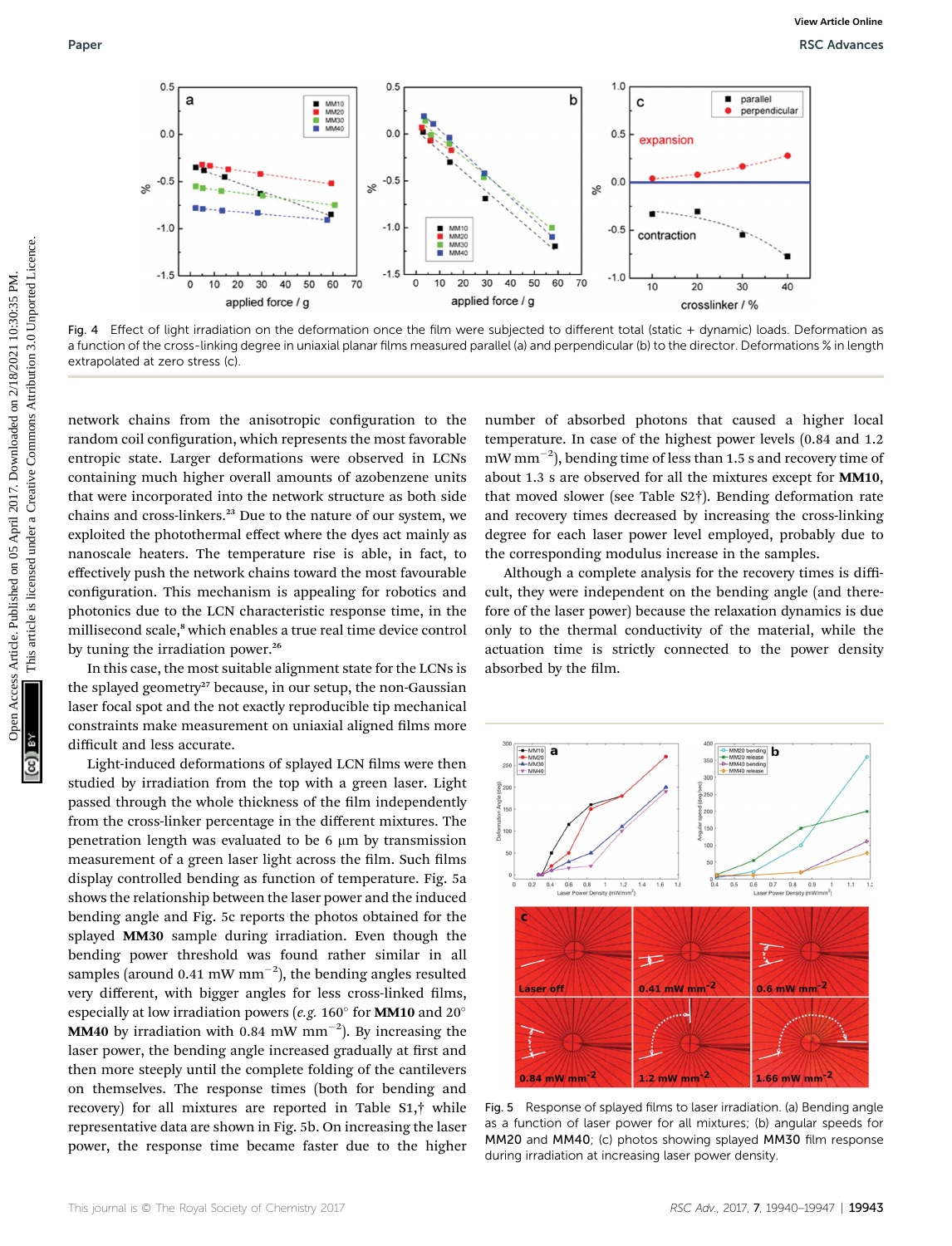A deeper comparison of the mixture response times is not possible, because of the non-Gaussian laser focal spot and the not exactly reproducibility of the mechanical constraints at the tip. The analysis of data on both homogenous films (by DMA) and splayed ones (by laser irradiation) showed how the molecular parameters play different roles in the pure optic stimulation and in the combined photo and thermal stimulation. Whereas at constant temperature the light-induced mechanical effects are limited, the driving force exerted by the combination of photo and thermal laser stimulations appears much more effective to promote the network deformation. In this case, the high elastic modulus due to the increased cross-linking densities determines a slower mechanical response, also in the recovery dynamics. **EXAMPERTS ARE CONSULTER THE CONSULTER CONSULTER CONSULTER CONSULTER CONSULTER CONSULTER CONSULTER CONSULTER CONSULTER CONSULTER CONSULTER CONSULTER CONSULTER CONSULTER CONSULTER CONSULTER CONSULTER CONSULTER CONSULTER CO** 

### Light-induced shape-change in LCN micro-structures

LCN micro-structures were prepared by DLW according to a methodology previously described.<sup>18</sup> By this technique, we achieved the polymerization of a single voxel of polymer by focusing the laser beam inside monomer mixture after the alignment process. Only in the focal spot, the high intensity of power allows the two-photon absorption by the photo-initiator inducing polymerization in the focal spot. Different 3D structures can be prepared by scanning the focal position of the laser with respect to the polymerization cell.

First, we fabricated blocks  $(100 \times 20 \times 10 \mu m^3)$  with homogeneous alignment, as verified by the angular dependence of transmittance extinction in POM observation (Fig. 6a and b).

The homogeneous alignment was selected to have a complete comparison of mixture performances: in such scale,



Fig. 6 DLW blocks fabricated with MM10 mixture and their contraction under irradiation. (a) and (b) POM images of different blocks, respectively, parallel and at  $45^\circ$  in respect to the polarizer direction. The scale bar is 20  $\mu$ m. (c) and (d) Optical image of a block suspended on a fiber, respectively, in the equilibrium position (no green laser excitation) and under a green laser light exposition. The scale bar is 80 μm.

an exhaustive analysis results easier for contraction movements (Fig. 6c and d) than for bending. Table 1 shows the maximum contraction percentage and the response time for each block. Maximal contraction was higher (19%) and actuation speed was faster (e.g.  $v_{\rm cont}$  1.26  $\mu{\rm m\ ms}^{-1})$  for the least densely cross-linked **MM10**, while they were lower (10%) and slower (e.g.  $v_{\text{cont}}$  0.5  $\mu$ m ms<sup>-1</sup>) for the most densely cross-linked MM40. Intermediate values of these parameters were observed for MM20 and MM30. These findings are consistent with the previous results.

Comparing the dynamics in the two dimensional scales, we notice that, in the millimeter-samples, the bending time was generally longer than the recovery time, whereas in the microactuators, the time needed for the contraction did not show a clear trend with respect to the recovery one. The overall picture derived from the above data indicate that combination of materials, with different mechanical behaviors, can be a smart and easy strategy to obtain robotic arms.

In particular, according to the "scallop theorem", <sup>17</sup> the easiest structure able to perform asymmetric motion presents two hinges as depicted in Fig. 7a. It can swim if the two hinges change their shape and then go back to the original position by a different sequence of movements, breaking the symmetry of the whole movement cycle. This effect can be realized by the combination of different LCNs in a single micro-actuator, exploiting a two-step DLW process. So far, this technique has been described for the integration of a single LCN mixture with a commercial resist with high rigidity<sup>8</sup> but not for combining different photo-responsive materials.

To achieve this aim, we prepared a stripe composed of a splayed cantilever of MM40 polymer (Fig. 7b) linked to an analogous splayed cantilever prepared from MM10 (Fig. 7c). After the fabrication of the first stripe, the LC cell was opened and developed in toluene, leading the LCN blocks on the homeotropic PI coated glass. This substrate was used to prepare a second splayed cell that was infiltrated with the second mixture. Then, the second writing step was performed. A correct alignment of the mixtures during the whole process is guaranteed only if the polymeric structures were anchored on the homeotropic coated glass. On the other hand, homogenous planar glasses suffer damage of the rubbed layer probably during the development process. By the use of a micromanipulator setup, it was possible to detach the whole structure and to observe its movement under the irradiation with the green laser.

Fig. 7d and e highlights the asymmetry in the movement of the composed splayed cantilever, due to the different rigidity of the stripe sides. In this geometry, the tip position also influenced the movement. Detailed observations of the movement dynamics were carried out with a fast camera (Fig. 7f). As expected, the maximum bending is reached by the two sides of the strip in two different times: the **MM10** stripe moved faster than the MM40 arm (9 and 16 ms, respectively) creating a nonsymmetric movement of the structure. The release to the equilibrium position, for each arm, occurred with an analogous relaxation time as already found resulting in a non-reciprocal motion when the whole sequence is considered.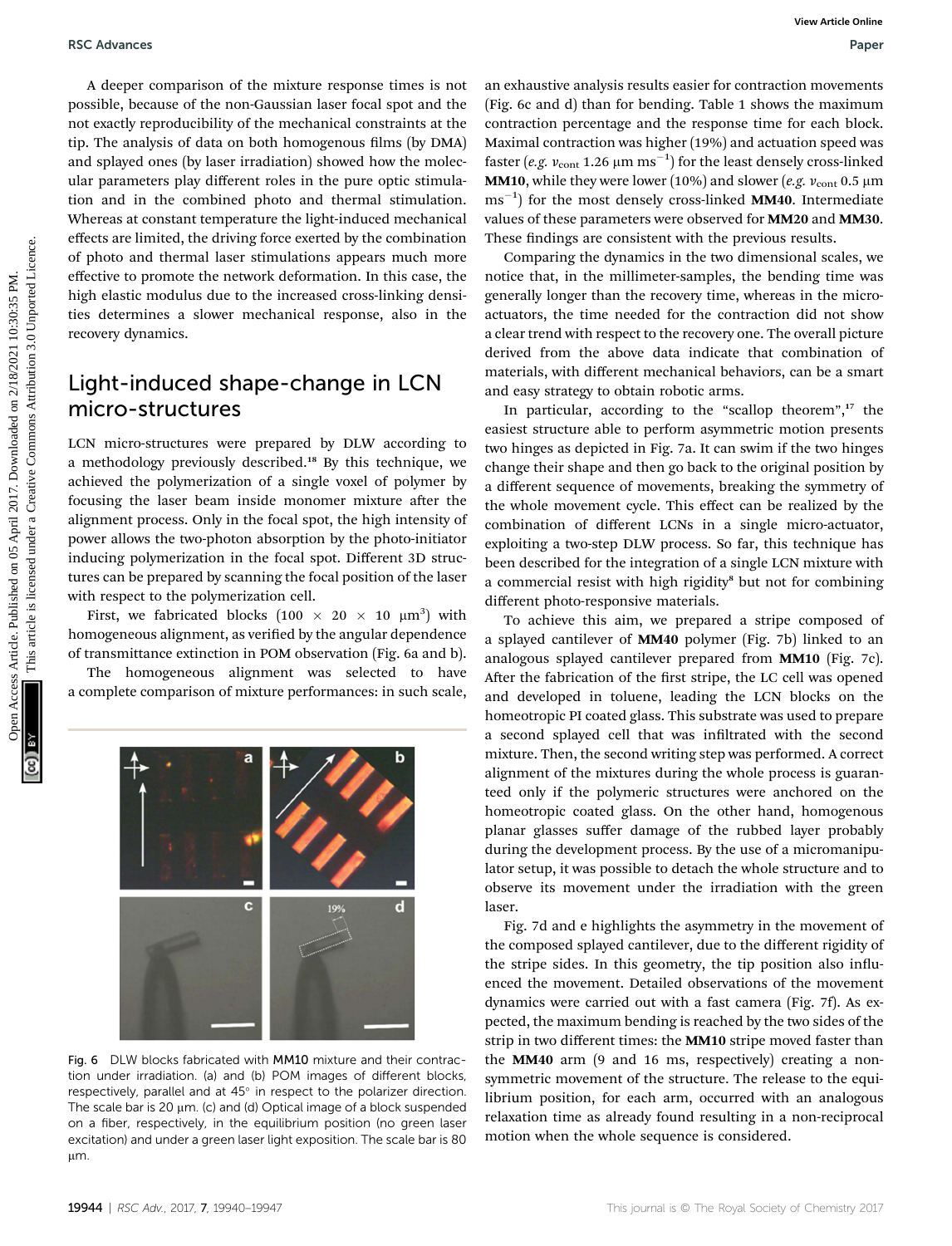Table 1 Contraction, expansion times ( $t_{\text{cont}}$  and  $t_{\text{exp}}$ ), average contraction and expansion speeds ( $v_{\text{cont}}$  and  $v_{\text{exp}}$ ) and maximum light-induced contraction of LCN blocks prepared by DLW

|             | $t_{\rm cont}$ (ms) | $v_{\rm cont}$ (µm ms <sup>-1</sup> ) | $t_{\rm exp}$ (ms) | $v_{\rm exp}$ (µm ms <sup>-1</sup> ) | Max contraction |
|-------------|---------------------|---------------------------------------|--------------------|--------------------------------------|-----------------|
| <b>MM10</b> | 12                  | 1.26                                  | 16                 | 0.95                                 | 19%             |
| <b>MM20</b> | 20                  | 0.64                                  | 20                 | 0.64                                 | 16%             |
| <b>MM30</b> | 20                  | 0.68                                  | 16                 | 0.85                                 | 17%             |
| <b>MM40</b> | 16                  | 0.5                                   | 16                 | 0.5                                  | 10%             |
|             |                     |                                       |                    |                                      |                 |



Fig. 7 Fabrication and activation of a stripe with arms prepared by two different LCN mixtures (MM10 and MM40). (a) Scheme of a nonsymmetric movement sequence (ref. 17); (b) a cantilever prepared by mixture MM40 in a splayed cell after development and its POM image demonstrating the LC alignment; (c) a double materials stripe obtained after a second DLW process and development retaining the desired LC alignment as shown in POM images. The scale bar is 20 µm; (d) optical image of a stripe suspended on a fibre, in the equilibrium position (no green laser light excitation) and (e) under a green laser light irradiation; (f) sequence of fast camera video frames for the stripe bending and relaxation.

### Experimental section

#### General procedures and materials

Molecules 1 and 2 were purchased by Synthon Chemical, Irgacure 369 was purchased from Sigma Aldrich and 3 was prepared as previously described.<sup>15</sup> ATR (attenuated total reflectance) spectra were obtained on an Infrared imaging microscope IN10 spectrophotometer (Thermo Fisher Scientific). Differential scanning calorimetry (DSC) was carried out using a Mettler-Toledo DSC 821 apparatus. Samples of about 5 mg were used and dry nitrogen was used as purge gas. Polarized optical microscopy (POM) was performed using the inverted microscope Zeiss, Axio Observer A1 with cross polarizers. Dynamicmechanical analysis (DMA) was carried out by using a Rheometric DMTA V analyzer, employing rectangular tension geometry. The strain was sufficiently small to be within the linear viscoelastic range (0.1%) at the frequency of 1 Hz. An initial static force of 20 g was applied and a scanning rate of 4  $^{\circ}$ C  $min^{-1}$  was chosen in the range between  $-50$  °C and temperature at which the film broke. Specimens were cut into bars with size of 20  $\times$  5  $\times$  0.02 mm<sup>3</sup>. Change of mechanical modulus was

monitored using a Rheometric DMTA V analyzer, employing rectangular tension geometry, at room temperature during the irradiation with a green LED lamp (Thorlabs M505L3-C1, 505 nm, 7 mW cm-2 ), point are collected every 5 seconds due to instrumental specifications. An infrared thermometer IRT20 (Measupro) was used to control the real temperature on the specimens during the irradiation test.

#### LCN film preparation

Polymerization cells were prepared by means of differently coated glasses (coating was chosen in order to reach the desired liquid crystalline alignment of the mixture) with a  $20 \mu m$  spacer. Homogeneous cells were prepared by the use of two PVA coated glasses after rubbing with a velvet cloth, while splayed cells were prepared by a rubbed PVA coated glass on the bottom and a PI1211 coated glass on the top. The mixtures were melted on a hot plate at 75  $\degree$ C and then infiltrated by capillarity in the cells. Afterwards, the cells were cooled down to 45  $^{\circ}$ C and irradiated for 10 minutes with an UV LED lamp (Thorlabs M385L2-C4, 385 nm, I: 4 mW  $cm^{-2}$ , absorption and emission spectra of the dye and the lamp, respectively, are reported in Fig. S5†).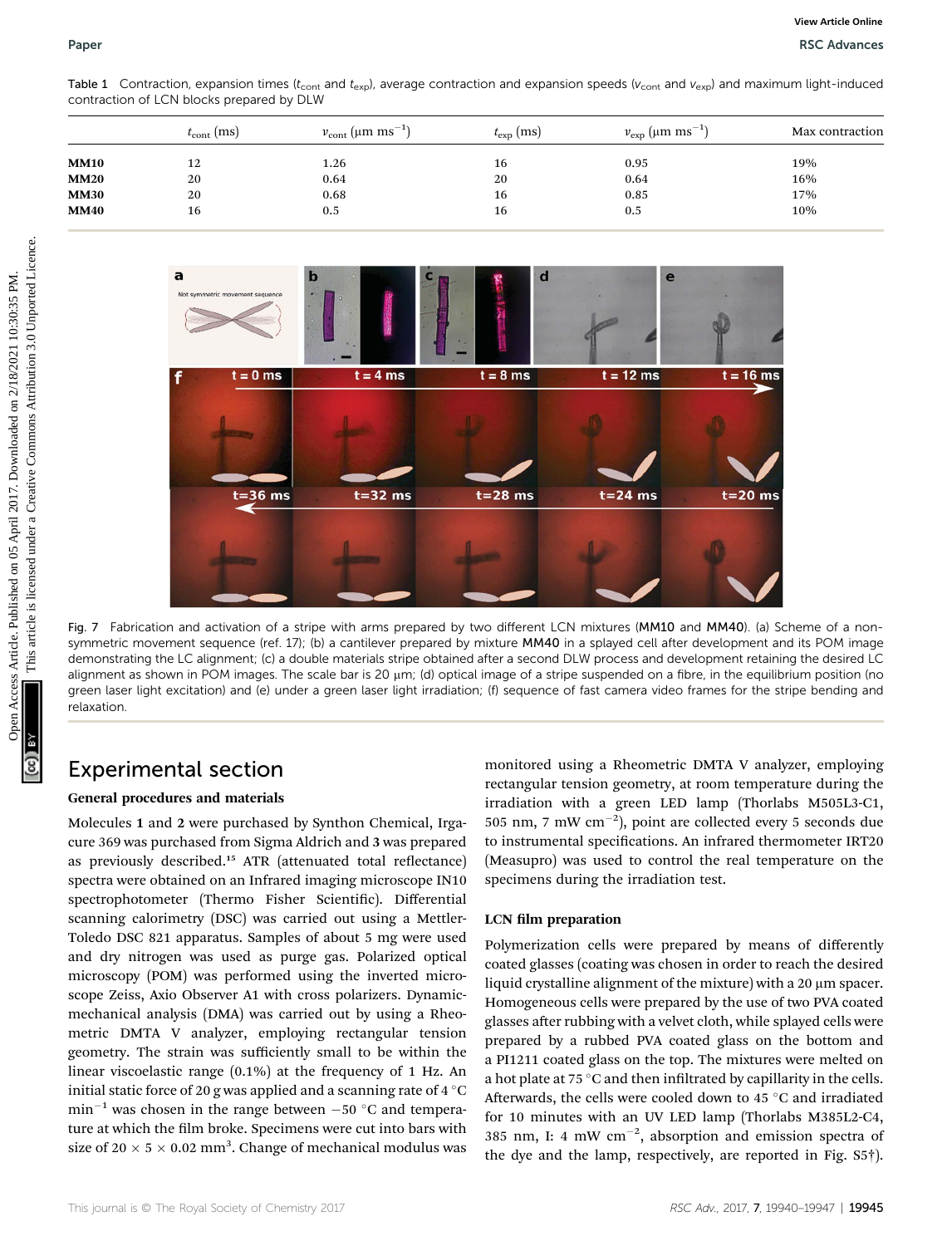Finally, they were heated to 65  $^{\circ}$ C and irradiated for further 10 minutes. After polymerization, cells were opened and the films removed and tested without further purification.

#### Direct Laser Writing (DLW) fabrication

Two-photon absorption polymerization was induced by a focused laser beam from a 780 nm femtosecond laser in a commercial DLW workstation (Photonic Professional, Nanoscribe GmbH). The laser delivers 130 fs pulses with a 100 MHz repetition rate. Beam power was measured before the microscope objective. The laser beam was circularly polarized and focused with a 10X, 0.3 NA (Zeiss, EC Plan-Neofluar). The sample position was controlled by a 3D piezo translation stage. The structures were written on the bottom inner surface of a glass cell (laser power: 30 mW, scan speed: 90  $\mu$ m s $^{-1})$  and after laser writing, the cell was opened and developed in a bath of toluene. After 2 minutes, the glass was dried with clean air.

 $100 \times 20 \times 10 \mu m^3$  LCN blocks were fabricated using cells prepared by two uniaxially rubbed polyimide PI130 (Nissan Chemical Industries) coated glasses and filled with monomer mixtures as described in the previous section.

For the double cantilever, we used a splayed cell and the structures were written on PI1211 coated glass. First, the cell was filled with **MM40** and the blocks  $(100 \times 20 \times 8 \mu m^3)$  were written and developed in toluene. Afterward, another splayed LC cell was mounted by adding a PVA rubbed glasses on the top of the glass with such blocks. Cell was filled with MM10 and the writing process was repeated. The second block was written overlapping the first one to ensure the adhesion/attachment of the different polymeric materials.

#### Light-induced movement

Macroscopic cantilever specimens  $(10 \times 3 \times 0.02 \text{ mm}^3)$  were prepared by cutting splayed films and tested by illumination with a DPSS 532 nm laser from the top. Only a part of the actuator was illuminated due to the laser spot (5 mm of diameter) and the movement was recorded with a camera (50 fps). Light intensity was varied using a neutral density wheel-filter.

To test microstructures, actuators were detached with a home-made micromanipulator setup with the help of two glass tips after cells heating at 100 °C on a hot-stage (Linkam THM 600). The pre-heating step resulted needful to decrease their stiffness to the cell. Once obtained such freestanding blocks, light-induced deformations were observed during irradiation with a chopped (10 Hz and 50 Hz) DPSS 532 nm laser through a 10X, 0.25 NA (Plan Achromat, Olympus) objective placed above the sample (power density 100 mW mm $^{-2}$ ). The movement movies are recorded by an ultra-high speed fast camera (Photron FASTCAM SA4) with a recording frame rate of 250 fps frequency that allowed acceding to the contraction/ elongation dynamics during the modulation period.

### **Conclusions**

Different elastic moduli and response times emerged from the different polymeric architectures both at the macro- and microscales. Testing the materials with different light sources allowed to discriminate among the effects that contribute to the light induced movement. Deformations resulting from the trans–cis isomerization of the azobenzene in response to low power irradiation increase as the cross-linker percentage increases, while for the thermal effect by high power irradiation the trend is opposite with a defined dependence of the actuation times on the cross-linking density of the networks.

Integration of different LCN stripes by DLW into a monolithic actuator allowed to obtain a robotic arm able to perform asymmetric movements under a flat illumination. Such actuator deformed with different velocities at the two ends resulting in non-reciprocal movements of interest in complex robotic structures such as microswimmers. Even though other techniques to control the mechanical responses of LCN structures can be adopted to obtain modulated responses (e.g. use of structured light field, engineering of the geometrical shape of the devices), the control of light response by adjusting the crosslinker content in the mixture results to be a simple and unique method to enable further miniaturization of robotic devices. In fact, such behavior depends only on the material properties and is not connected to the spatial/temporal resolution of the applied stimuli. We end up with a versatile technique to create miniaturized devices controllable down to the nanometer scale. BSC Advances Section on 05 °C and leading for further 10 scales. The<br>injerious and propose and the section of the section of the section of the section of the<br>section of the section of the section of the section of the se

### Acknowledgements

The research leading to these results has received funding from the European Research Council under the European Union's Seventh Framework Programme (FP7/2007–2013)/ERC grant agreement n°  $[291349]$  on photonic micro robotics.

### Notes and references

- 1 C. Ohm, M. Brehmer and R. M. Zentel, Adv. Mater., 2010, 22, 3366.
- 2 A. M. Flatae, M. Burresi, H. Zeng, S. Nocentini, S. Wiegele, C. Parmeggiani, H. Kalt and D. S. Wiersma, Light: Sci. Appl., 2015, 4, e282.
- 3 L. de Haan, A. P. H. J. Schenning and D. J. Broer, Polymer, 2014, 55, 5885.
- 4 T. Ikeda, J. I. Mamiya and Y. Yu, Angew. Chem., Int. Ed., 2007, 46, 506.
- 5 M. Yamada, M. Kondo, J.-i. Mamiya, Y. Yu, M. Kinoshita, C. J. Barrett and T. Ikeda, Angew. Chem., 2008, 47, 4986.
- 6 C. Futao, Z. Yuanyuan, Y. Chu-Chun and Y. Yanlei, So Matter, 2010, 6, 3447.
- 7 C. L. van Oosten, C. W. M. Bastiaansen and D. J. Broer, Nat. Mater., 2009, 8, 677.
- 8 H. Zeng, P. Wasylczyk, C. Parmeggiani, D. Martella, M. Burresi and D. S. Wiersma, Adv. Mater., 2015, 27, 3883.
- 9 S. Palagi, A. G. Mark, S. Y. Reigh, K. Melde, T. Qiu, H. Zeng, C. Parmeggiani, D. Martella, A. Sanchez-Castillo, N. Kapernaum, F. Giesselmann, D. S. Wiersma, E. Lauga and P. Fischer, Nat. Mater., 2016, 15, 647.
- 10 H. Finkelmann, H.-J. Kock and G. Rehage, Makromol. Chem., Rapid Commun., 1981, 2, 317.